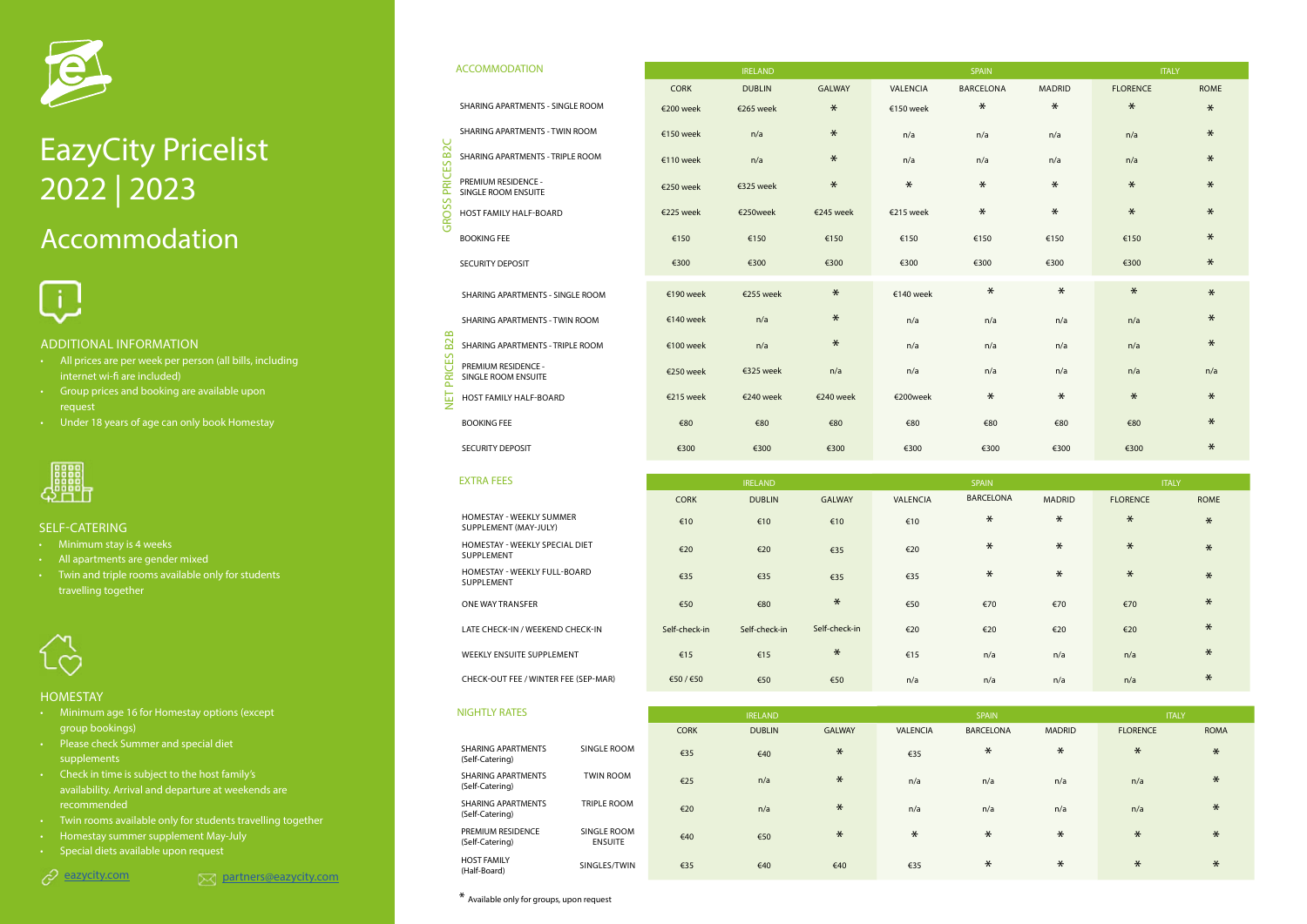# THE PROCESS

# REQUIREMENTS

- 
- 





# Internships EazyCity Pricelist 2022 | 2023

Œ COMPLETE APPLICATION FORM Send application form and CV to internships@ eazycity.com. Our team will review the application and if accepted you can pass to the next step.

Ø PAYMENT OF 1ST INSTALLMENT VIA INVOICE It is required at this stage. To start our research, we require you to pay 50% of the total fee, that will be given back in case we do not find a suitable internship for your candidate.

#### ß INTERVIEW

### MATCHING PROCESS Ø

#### A PAYMENT AND DOCUMENTATION

Once we receive the 1st payment one of our agents will personally take care of your application, organizing a first call.

Our dedicated team will start the matching process to find the best internship and ideal host company for your candidate . Once we have an internship fitting your candidate's requirements we will set up an interview with your client if required by the company.

# **EX PACKAGE INTERNSHIP + ACCOMMODATION** PROMO

### $\frac{1}{2}$ GROUPS BOOKINGS

When your candidate will be matched with a company you will be provided general information about the type of company and job description. To proceed with the confirmation or interview you will be asked to pay the balance of the fee. Once the program fees have been paid, we will take care of the paperwork required and we will confirm the placement.

 $\varphi$  [eazycity.com](https://www.eazycity.com)  $\boxtimes$  [partners@eazycity.com](mailto:partners%40eazycity.com?subject=)

• Each internship placement is customized depending on the profile

of the candidate and the field required.

• Fields available subject to host company requirements, education,

language skills and duration of the internships.

# Fill out [this form to apply for your Internship](https://www.eazycity.com/internship-application-form/) Program

| <b>INTERNSHIP PROGRAMS</b> | <b>IRELAND</b> |               |               | <b>SPAIN</b>    |                  |               | <b>ITALY</b>    |             |
|----------------------------|----------------|---------------|---------------|-----------------|------------------|---------------|-----------------|-------------|
| <b>GROSS PRICE - B2C</b>   | <b>CORK</b>    | <b>DUBLIN</b> | <b>GALWAY</b> | <b>VALENCIA</b> | <b>BARCELONA</b> | <b>MADRID</b> | <b>FLORENCE</b> | <b>ROME</b> |
| <b>VIRTUAL INTERNSHIP</b>  | €500           | €500          | €500          | €450            | €450             | €450          | €450            | €450        |
| <b>ONSITE INTERNSHIP</b>   | €600           | €600          | €600          | €550            | €550             | €550          | €550            | €550        |
| <b>NET PRICE - B2B</b>     | <b>CORK</b>    | <b>DUBLIN</b> | <b>GALWAY</b> | <b>VALENCIA</b> | <b>BARCELONA</b> | <b>MADRID</b> | <b>FLORENCE</b> | <b>ROME</b> |
| <b>VIRTUAL INTERNSHIP</b>  | €400           | €400          | €400          | €360            | €360             | €360          | €360            | €360        |
| <b>ONSITE INTERNSHIP</b>   | €480           | €480          | €480          | €440            | €440             | €440          | €440            | €440        |

For bookings including internships and accommodation, no booking fee will be charged on the accommodation booking.





Co-funded by the Erasmus+ Programme of the European Union

EazyCity offers special rates for groups. Please contact us to work on tailormade quotations in relation to your request. Rates will vary depending on group size, complexity of requests, services included and time of the year.

Note: For EU students only